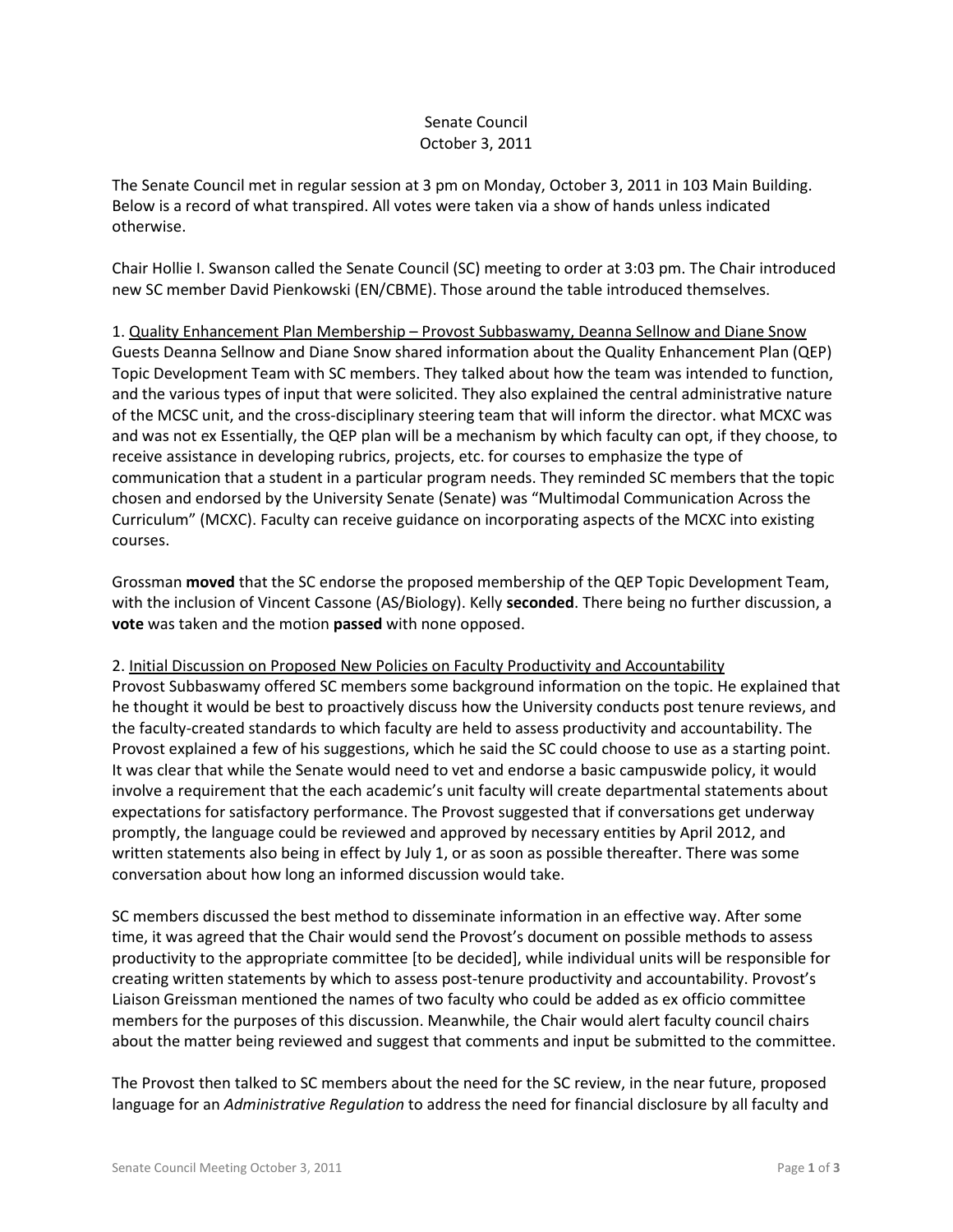staff employees. Federal requirements for such policies go into effect in August 2012. Although only faculty doing clinical research will be required to submit financial disclosure, it was thought it would be a good idea for all employees to be held to a certain standard of ethics. Essentially, UK would move from an honor system to an open disclosure system. Provost Subbaswamy said it would be a clean system to outline the outside activities that employees engage in, to prevent conflicts of interest. He offered a few examples of where the honor system was not as effective as intended. The Provost said that there was some draft *Administrative Regulations* language for the SC and other faculty groups to review.

The last item of discussion by the Provost pertained language in *Governing Regulations 7* regarding the definition of an educational unit. Specifically, he referred to the conditions under which the Senate wants multidisciplinary research centers and institutes (MDRC) to engage in instructional activity. Some current degree programs are located in departments that do not exactly fit, because the program cannot be house in MDRC. When asked, he said that he was asking guidance from the SC and Senate on the conditions under which MDRC can engage in instructional activity. He acknowledged it was a complicated subject.

SC members offered comments during the Provost's discussion. The Chair thanked him for attending, and he departed.

## 1. Minutes from September 26, 2011 and Announcements

The Chair offered a few remarks to SC members. Faculty Trustee Peek reported on the recent Board of Trustees retreat, and that he reported that the retreat was a positive step. The Board created a list of four topics on which President Capilouto should concentrate. Those expressing opinions said they liked the report of the Executive Review Committee, chaired by Chair Swanson. The Chair commented that she received feedback that the committee did not give due diligence to the quality of graduate education, so she will be meeting with a member of the graduate faculty for some further discussions.

## 2. Old Business

## b. Revisiting the Calendar Discussion

The Chair invited Guests Jacquie Hager (Associate Registrar) and Michelle Nordin (Associate Registrar for Education) to the table and said that she wanted them both to know what types of problems would be associated with a variety of newly created course calendar schedules outside those approved by the Senate.

Hager explained that after the last SC meeting, Mrs. Brothers emailed her about non-standard calendars. Hager said she replied that she did not know what to incorporate into the calendar – should she include the last day to withdraw, fee liabilities, the last day to add or drop, etc.? She said she attended to answer any questions SC members had about what happens with a calendar.

SC members engaged in a discussion with Hager about non-standard calendars. Although SC members seemed largely satisfied with the conceivable pedagogical merit of six-week courses, there was considerable concern about possible liability; students receiving a W for enrolling in a course that begins in the second part of the eight-week session and past the deadline to drop; and the need to manually enter students in non-standard courses .

After additional discussion, Wood **moved** that the issue of non-standard calendars be sent to an ad hoc calendar committee for a discussion of the academic merit of a six-week session and if so, to work with